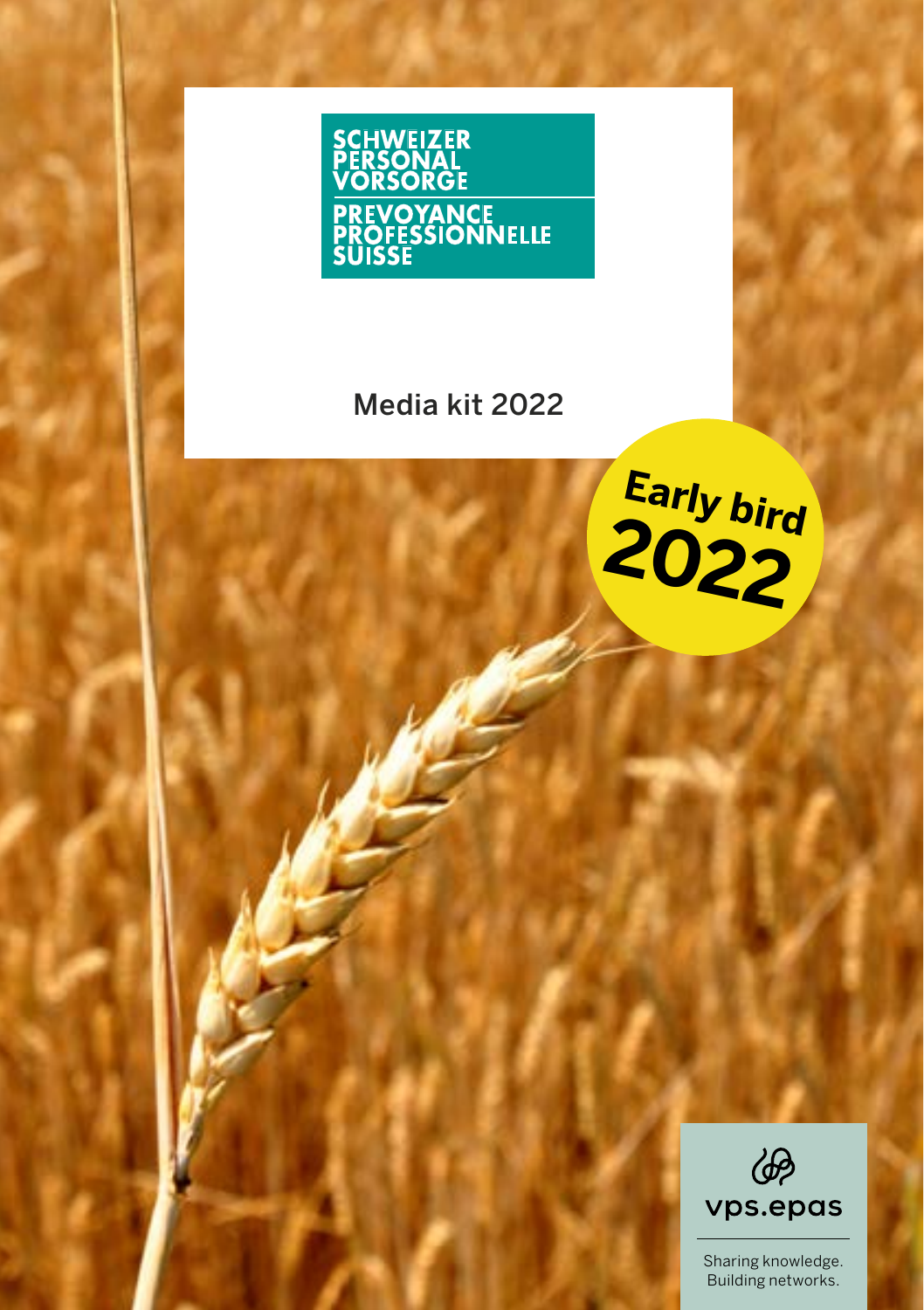Anyone who is in contact with pension funds in their daily working life and who also visits them from time to time has certainly already noticed that the magazine «Schweizer Personalvorsorge» is almost already required reading.

Therefore clever marketing strategies not unexpectedly rely on print advertisements in «Schweizer Personalvorsorge». Apart from the publication's incredibly strong positioning among pension funds, there are even more good reasons to place print advertisements in «Schweizer Personalvorsorge».

#### Markus Jörin

[Head of sales and marketing](mailto:dtp%40vps.epas.ch?subject=Marketing%202022) P +41 (0)41 317 07 43 M +41 (0)79 426 51 26 dtp@vps.epas.ch

#### Sabina Gisler

[Assistant Marketing Mana](mailto:sg%40vps.epas.ch?subject=Marketing%202022)ger P +41 (0)41 317 07 21 sg@vps.epas.ch

## Miriam Sauser

Petar Stoiljkovic Sales support P +41 (0)41 317 07 42 dtp@vps.epas.ch

#### Cuno Hügli

Sales special editions [P +41 \(0\)79 628 05 26](mailto:ch%40vps.epas.ch?subject=Marketing%202022) ch@vps.epas.ch

#### VPS Verlag

Personalvorsorge und [Sozialversicherung AG](mailto:info%40vps.epas.ch?subject=Marketing%202022) Taubenhausstrasse 38 P.O. Box 4242 CH-6002 Lucerne

P +41 (0)41 317 07 07 info@vps.epas.ch vps.epas.ch

# discount Early bird

Take advantage of this attractive offer now and get a three per cent additional discount

What do I need to do to get it?

- Book your 2022 advertising in our magazine «Schweizer Personalvorsorge», our special editions and in our newsletter «aktuell» by 3<sup>rd</sup> December 2021.
- The invoice for all bookings with the early bird discount is to be paid by  $31<sup>st</sup>$  January 2021 (prepaid).

[Please be aware of the new booking procedure for banners](#page-7-0)  in the «aktuell» newsletter on page 15.

Miriam Sauser [\(ms@vps.epas.ch, P +41 \(0\)41 317 07 42\)](mailto:ms%40vps.epas.ch?subject=Marketing%202022)  Petar Stoilikovic [\(pst@vps.epas.ch, P +41 \(0\)41 317 07 42\) and](mailto:pst%40vps.epas.ch?subject=Marketing%202022) Markus Jörin [\(mj@vps.epas.ch, P +41 \(0\)41 317 07 43\)](mailto:mj%40vps.epas.ch?subject=Marketing%202022)  would be happy to help you with bookings and queries. We look forward to hearing from you.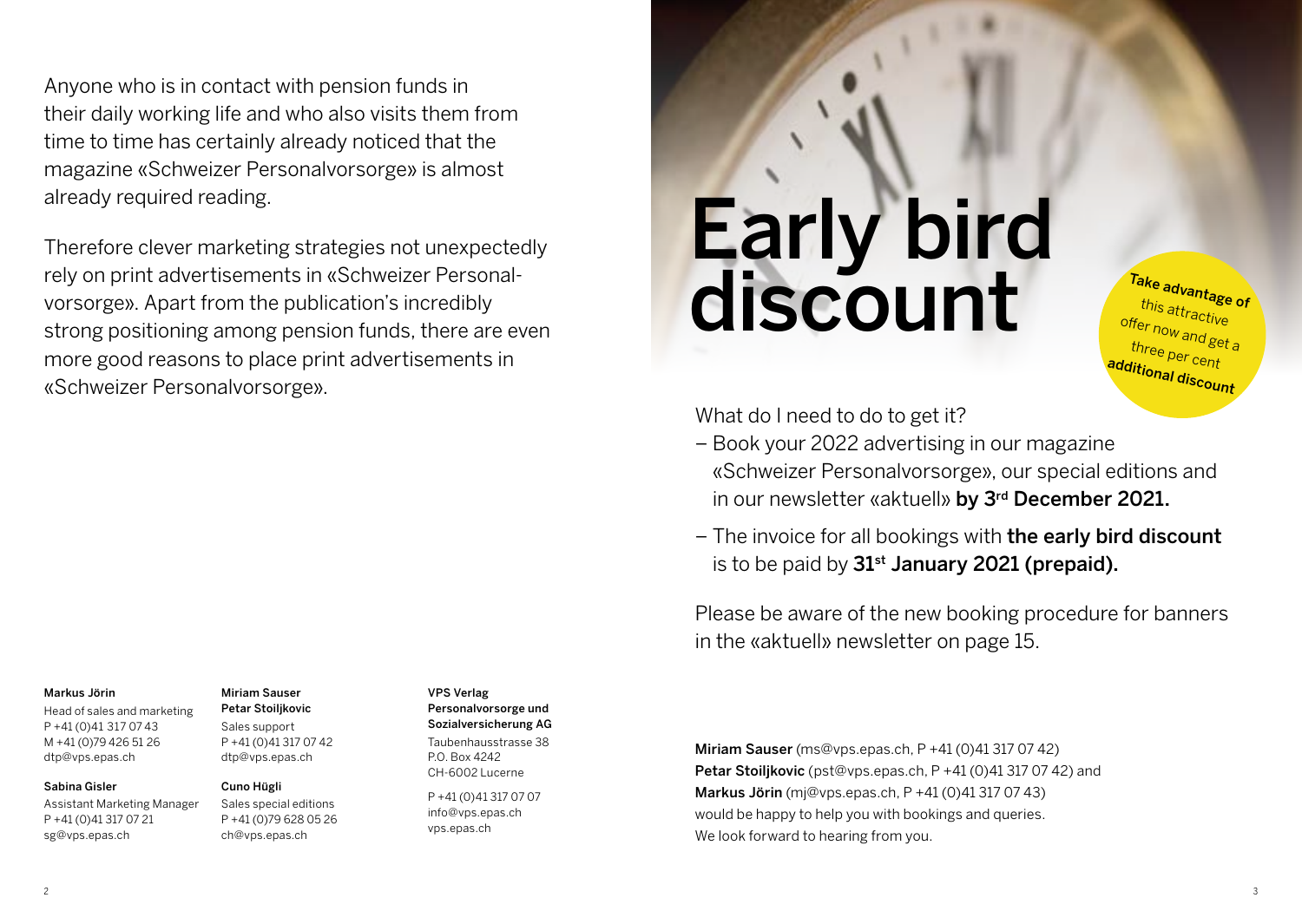## Facts & Figures

(circulation and reader survey LINK 2019)

«Schweizer Personalvorsorge» (SPV) is used intensively and very regularly by the subscribers covered by the survey. 77 % of subscribers read all 12 editions of the publication and pick up SPV an average of 3.5 times. Readers of all 12 editions read almost three-quarters of the pages and spend 64 minutes reading each edition. The average SPV reader spends 58 minutes reading about half of the pages.

In 42 % of the companies, at least 4 people read SPV, with pension funds in particular standing out. In 24% of the companies, more than 10 people read SPV. Subscribers from French-speaking Switzerland tend to read SPV a little more often than subscribers from the German-speaking part of the country. Survey respondents in pension funds make the most intensive use of the publication.

SPV receives a very good overall rating. In particular our readers in French-speaking Switzerland and in pension funds rate SPV very highly with an average of 8.4 and 8.1 respectively.

The following specialist areas receive the most approval from our readers: cash management 23 %, legal issues 17 %, capital investments 15 % and social security 14%, and they are rated just right with a reporting volume of 53 % – 63 %.

The newsletter «aktuell/actualités» is very popular with readers. Respondents usually read it weekly. It is mostly read by 2–5 people in the company, while the number is slightly higher among pension funds.





 $-1$  Once  $-6-9$  times  $-2-3$  times  $-$  more than 9 times

Pick up

 $-4-5$  times

#### Reading duration

- $-60++$  minutes
- $-30 59$  minutes
- Less than 30 minutes

## 3651

copies distributed of which: 3488 were sold (WEMF/SW-certified 2021)



Print run

#### SPV publication schedule

### **Overview**

In every edition «Schweizer Personalvorsorge» covers topics from all sectors that are relevant to decision-makers at pension funds. One topic is examined in greater depth in several articles as part of the special section. Particular attention is paid to capital investments, which play a key role for pension funds. On the one hand, strategic topics are taken up, such as the question of how much weight is to be assigned to individual investment categories in the overall portfolio. On the other hand, more specific issues are addressed, such as what opportunities are open to pension funds in the area of fixed income, how they can invest in alternative investments and what the opportunities and risks are in the real-estate sector.

## Schweizer Personalvorsorge 2022 (Pages 6-8)

Edition **Example 20** Edition Booking deadline Copy deadline Publication date SPV 01 January Friday 07.01 Tuesday 11.01. Wednesday 26.01. SPV 02 February Friday 28.01. Tuesday 01.02. Wednesday 16.02. SPV 03 March Friday 25.02. Tuesday 01.03. Wednesday 16.03. SPV 04 April **Friday 25.03.** Tuesday 29.03. Wednesday 13.04. SPV 05 May Friday 29.04. Tuesday 03.05. Wednesday 18.05. SPV 06 June Wednesday 25.05. Monday 30.05. Wednesday 15.06. SPV 07 July Friday 24.06. Tuesday 28.06. Wednesday 13.07. SPV 08 August **Friday 29.07.** Tuesday 02.08. Wednesday 17.08. SPV 09 September Friday 26.08. Tuesday 30.08. Wednesday 14.09. SPV 10 October Friday 23.09. Tuesday 27.09. Wednesday 12.10. SPV 11 November Friday 28.10. Monday 31.10. Wednesday 16.11. SPV 12 December Friday 25.11. Tuesday 29.11. Wednesday 14.12.

## Special editions 2022 (Pages 12–14)

| Pension Market Trade Fair/<br>Pension Symposium | Friday 08.04. | Monday 11.04.  | Wednesday 27.04. |
|-------------------------------------------------|---------------|----------------|------------------|
| External service providers                      | Friday 13.05. | Tuesday 17.05. | Wednesday 01.06. |
| Collective foundations                          | Friday 09.09. | Tuesday 13.09. | Wednesday 28.09. |

| <b>Newsletter</b>  |              | (Page 15)      |
|--------------------|--------------|----------------|
| aktuell/actualités | every Monday | every Thursday |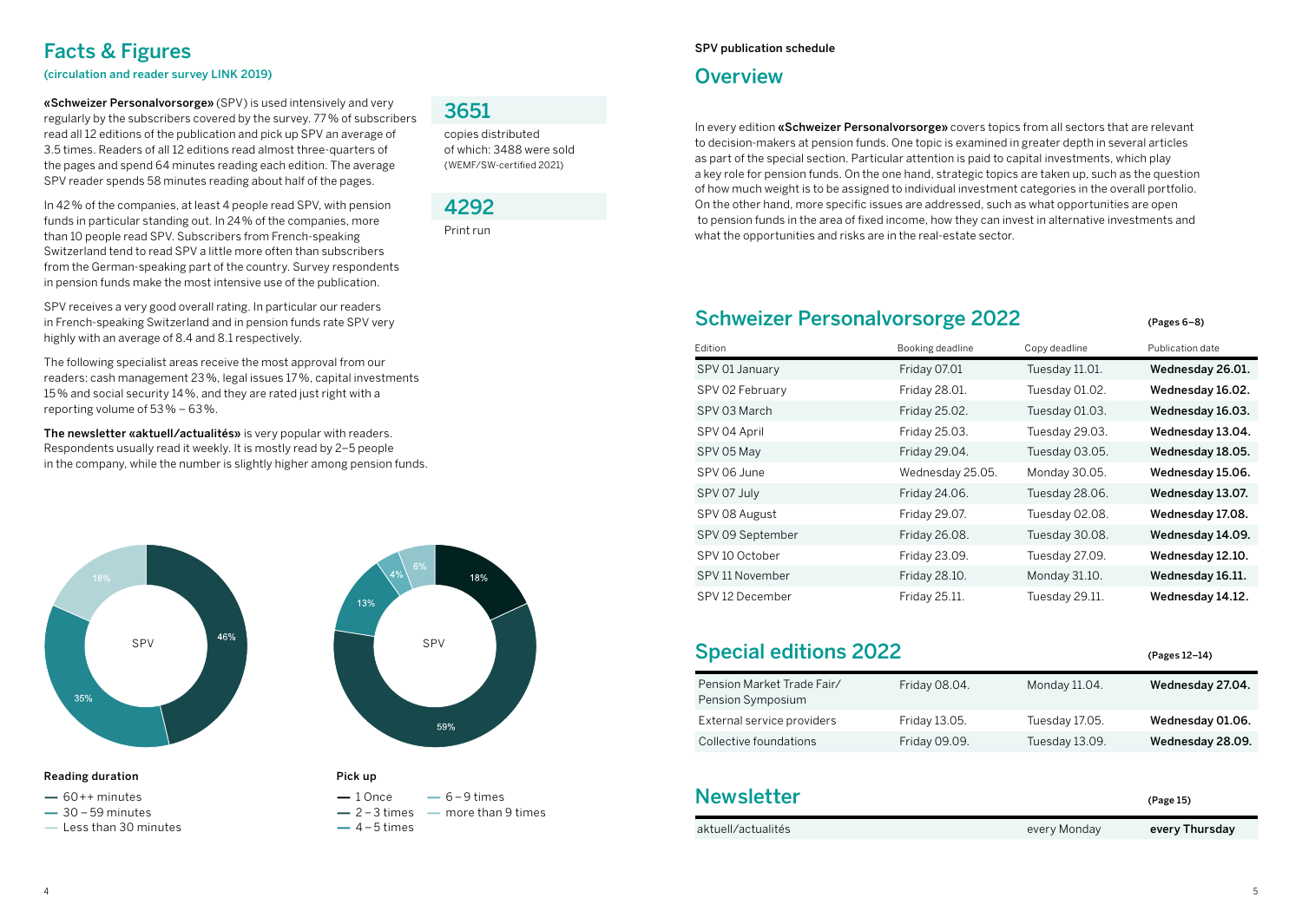## <span id="page-3-0"></span>Standard formats

|  |                                               |                               | Live area (LA)<br>in mm              | Final trim (Bleed)<br>in mm           | Colours                 | $1\times$               | from $3 \times$<br>$(-5%)$ | from $6 \times$<br>$(-15%)$ | from $10 \times$<br>$(-25%)$ |
|--|-----------------------------------------------|-------------------------------|--------------------------------------|---------------------------------------|-------------------------|-------------------------|----------------------------|-----------------------------|------------------------------|
|  |                                               | double page spread<br>(DFS)   | $385 \times 254$                     | $420 \times 297$<br>+3 mm cut each    | 4-colours               | 12420.60                | 11799.60                   | 10557.55                    | 9315.45                      |
|  |                                               | $\frac{1}{1}$ page            | $175 \times 254$                     | $210 \times 297$                      | 4-colours               | 6439.05                 | 6117.15                    | 5473.25                     | 4829.35                      |
|  |                                               |                               | + 3 mm cut each                      | Black/white                           | 4185.40                 | 3976.20                 | 3557.65                    | 3139.05                     |                              |
|  |                                               | $\frac{1}{1}$ page RHP        | $175 \times 254$                     | $210 \times 297$                      | 4-colours               | 8258.05                 | 7845.15                    | 7019.35                     | 6193.55                      |
|  |                                               |                               |                                      | + 3 mm cut each                       | Black/white             | 5367.75                 | 5099.40                    | 4562.60                     | 4025.80                      |
|  | 2 <sup>nd</sup> or 3 <sup>nd</sup> cover page | $175 \times 254$              | $210 \times 297$<br>+ 3 mm cut each  | 4-colours                             | 8258.05                 | 7845.15                 | 7019.35                    | 6193.55                     |                              |
|  |                                               | 4 <sup>th</sup> cover page    | $175 \times 254$                     | $210 \times 297$<br>+ 3 mm cut each   | 4-colours               | 9251.30                 | 8788.75                    | 7863.60                     | 6938.45                      |
|  |                                               | $\frac{1}{2}$ page            | $175 \times 125$                     | $210 \times 146.5$<br>+ 3 mm cut each | 4-colours               | 5155.70                 | 4897.95                    | 4382.35                     | 3866.85                      |
|  |                                               |                               |                                      |                                       | Black/white             | 3351.25                 | 3183.65                    | 2848.55                     | 2513.45                      |
|  |                                               | $\frac{1}{2}$ page RHP        | $175 \times 125$                     | $210 \times 146.5$                    | 4-colours               | 6695.70                 | 6360.95                    | 5691.35                     | 5021.80                      |
|  |                                               |                               |                                      | + 3 mm cut each                       | Black/white             | 4352.20                 | 4134.65                    | 3699.40                     | 3264.20                      |
|  |                                               |                               | $175 \times 82$<br>(landscape)       | $210 \times 103.5$<br>+ 3 mm cut each | 4-colours               | 4798.60<br>RHP: 6166.20 | 4558.70<br>RHP: 5857.90    | 4078.85<br>RHP: 5241.25     | 3598.95<br>RHP: 4624.65      |
|  | $\frac{1}{3}$ page                            | $55 \times 254$<br>(portrait) | $72.5 \times 297$<br>+ 3 mm cut each | Black/white                           | 3119.10<br>RHP: 4007.55 | 2963.20<br>RHP: 3807.15 | 2651.30<br>RHP: 3406.40    | 2339.35<br>RHP: 3005.65     |                              |
|  |                                               |                               |                                      | $210 \times 81.5$                     | 4-colours               | 4274.10<br>RHP: 5492.25 | 4060.45<br>RHP: 5217.70    | 3633.05<br>RHP: 4668.45     | 3205.60<br>RHP: 4119.25      |
|  |                                               | $\frac{1}{4}$ page            | $175 \times 60$                      | + 3 mm cut each                       | Black/white             | 2778.20<br>RHP: 3569.40 | 2639.35<br>RHP: 3390.95    | 2361.50<br>RHP: 3033.95     | 2083.65<br>RHP: 2677.05      |

Separation between editorial staff and advertisements

The high level of credibility of our publications requires editorial content and paid space to be clearly separated and to be recognizable as such for everybody. We do our utmost to ensure that this credibility is also guaranteed in future.

Advertisements and advertorials are therefore explicitly designated as such and marked by our desktop publishing (DTP) department. In addition, they must differ visibly from the layout of our trade magazine and are not allowed to use the basic typefaces of the editorial pages. It is out of the question for us that there should be any linkage between placed advertisements and the publication of specialized articles.

We are convinced that this strict policy is essential for the credibility of our publications. This is beneficial not only for our readership but also for our valued advertising customers.

Thank you for observing this rule.

#### Advertorials

Terms and conditions as for commercial advertisements  $\frac{1}{1}$  page and  $\%$  panorama, with indication «Advertorial» above the advertisement.

#### Job advertisements

20 % discount on job advertisements (cannot be combined with other discounts).

#### Same subject in German and French

15 % discount (same size/edition)

#### Placement requests

Placement requests are fulfilled as far as possible, but not guaranteed!

Special rates apply in some cases to special editions and supplements.

[The sales team will be pleased to give you information, P +41 \(0\)41 317 07 42; dtp@vps.epas.ch,](mailto:dtp%40vps.epas.ch?subject=Marketing%202022)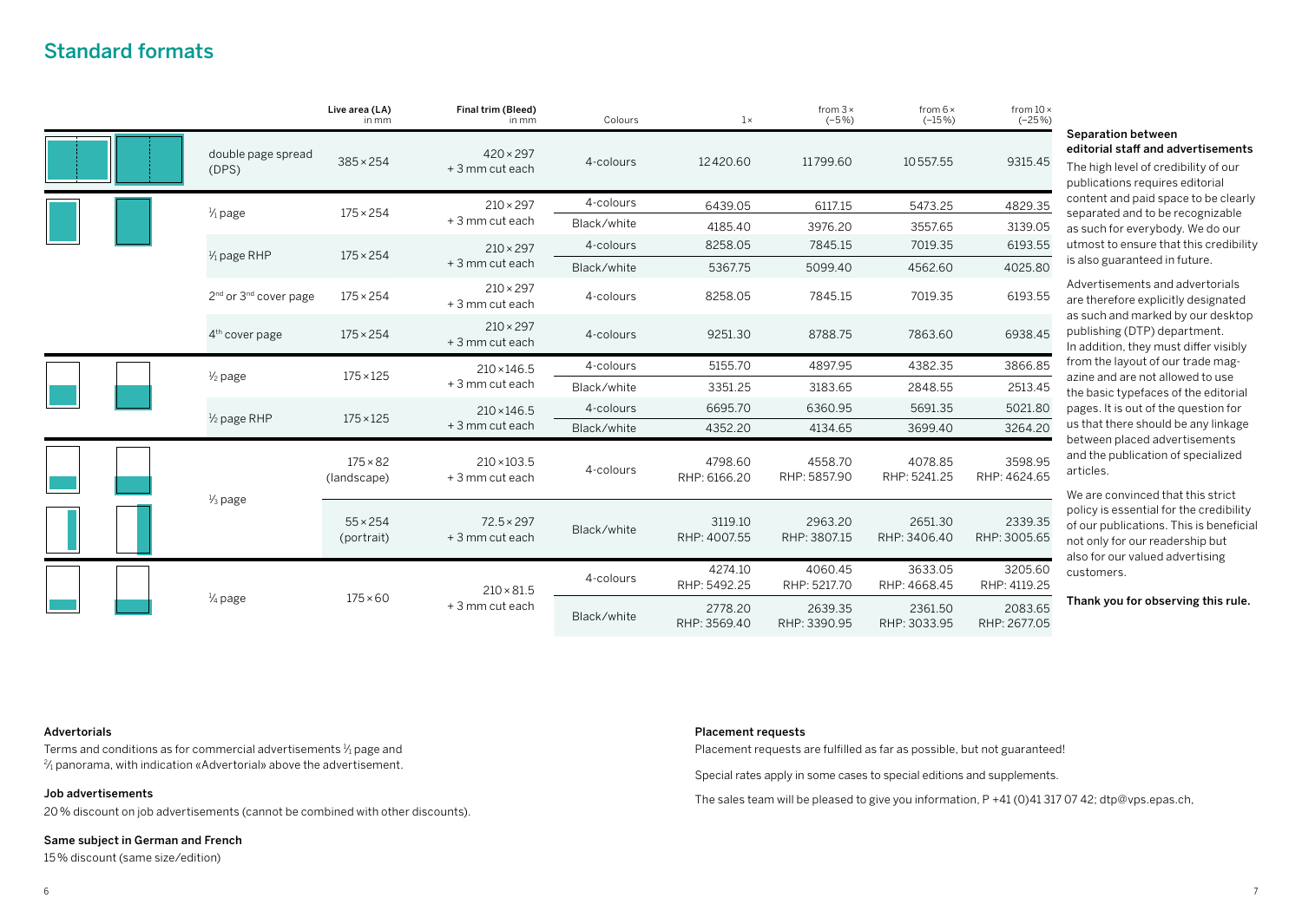## Special advertising forms

| Format |                                                  | Short description                                                                                                                                                                                                                                | Rates     |
|--------|--------------------------------------------------|--------------------------------------------------------------------------------------------------------------------------------------------------------------------------------------------------------------------------------------------------|-----------|
|        | Gatefolder<br>2 pages                            | Cover remains SPV, when folded<br>outwards the 2-page advertisement<br>appears $= 2$ pages of advertising space                                                                                                                                  | 16443.55* |
|        | Cover spread<br>with $\frac{1}{3}$ page-<br>flap | Cover remains SPV, when unfolded,<br>the panorama advertisement appears<br>on the cover paper plus a $\frac{1}{3}$ -page-flap<br>at the end of the magazine, which belongs<br>to it on both sides<br>$= 2\frac{2}{3}$ pages of advertising space | 22023.35* |
|        | Super<br>panorama<br>advertisement               | Dutch door-type panorama advertisement<br>that can be unfolded on one side (left or right,<br>only possible in the centre of the magazine)<br>= 4 pages of advertising space                                                                     | 27558.45* |
|        | Mega-<br>panorama<br>advertisement               | Dutch door-type unfolding panorama<br>advertisement (only possible at the<br>centre of the magazine)<br>= 6 pages of advertising space                                                                                                           | 38634.30* |

\*Repeat discounts from  $3 \times 5\%$ ; from  $6 \times 15\%$ ; from  $10 \times 25\%$ 

# Other special advertising and price excl. productions costs

| Belly band                  | Banner adhered around SPV.<br>max. height 120 mm, length 459 mm                                                                                                                           | 10545.45                                              |
|-----------------------------|-------------------------------------------------------------------------------------------------------------------------------------------------------------------------------------------|-------------------------------------------------------|
| Belly band                  | Banner folded into SPV.<br>max. height 120 mm, length 800 mm                                                                                                                              | 10545.45                                              |
| <b>Strips</b>               | Book strips drawing attention to advertise-<br>ment. Only possible in combination with<br>at least a $\frac{1}{1}$ -page advertisement on the right.                                      | 3459.50                                               |
| <b>Bookmark</b>             | Book signs (strips with a printed book sign)<br>drawing attention to the advertisement.<br>Only possible in combination with at least<br>a $\frac{1}{1}$ page advertisement on the right. | 468700                                                |
| Loose inserts               | Format at least 105 × 148mm<br>Format max. $205 \times 275$ mm                                                                                                                            | up to 25g: 5356.60<br>each additional 25g:<br>145075  |
| Bound-in<br>inserts         | Inserted supplement                                                                                                                                                                       | up to 25g: 6472.60<br>each additional 25g:<br>1450.75 |
| Tip-ons/<br><b>Stickers</b> | Advertising material glued in with<br>blobs of glue. Only possible in conjunction<br>with at least $\frac{1}{2}$ page advertisement.                                                      | up to 25g: 3459.50<br>each additional 25g:<br>145075  |

Book or request availability of the special advertising forms early. No discounts on bally bands, bookmarks, inserts, bound-in inserts and tip-ons.

# Technical data

Printing process 4-colours sheet offset printing, 70 screen.

Magazin size A4 210 × 297 mm.

Colour space ISO Coated v2 300 %

Exception: Special edition Pension Market Trade Fair/Pension Symposium PSO Uncoated ISO12647 (ECI)

Please note that all colours used which do not correspond to this colour space are converted relatively by colorimetry.

#### Printing material

High-end PDF in CMYK mode, with vectors.

[Delivery of printing material](mailto:dtp%40vps.epas.ch?subject=Marketing%202022) dtp@vps.epas.ch

Please observe the deadlines for delivery of printing data. You will also find these deadlines on your order confirmation.

#### Delivery address for other special advertising Multicolor Print AG «Schweizer Personalvorsorge No X/Year» Sihlbruggstrasse 105a CH-6341 Baar

Medium to be supplied: 4500

Send a binding pattern directly to vps.epas.

# General terms and conditions

#### Design and author corrections

DTP work as per time spent. Hourly rate: CHF 200.– (excl. VAT).

#### Alterations and cancellations

In the case of confirmed orders: Cancellation or postponement of orders placed can only be accepted until the closing date for advertising. In the case of later postponement, vps.epas reserves the right to charge for the advertisement.

#### Printing defects

No liability is accepted for advertisements which are not published perfectly as a result of unsuitable printing documents or owing to unfavourable graphics. The publishing house reserves the right to an appropriate tolerance of shade for CMYK colours.

#### Printing errors

In the event of justified complaints, the maximum amount that can be refunded is the cost of the advertisement; any further compensation is excluded.

#### Terms of payment

30 days net.

If payment is made late, a fee of CHF 30.– will be charged additionally. In case of debtcollection proceedings, debt-restructuring moratorium and bankruptcy, every price discount which has been granted (rebates, special discounts, etc.) shall be forfeited.

Transfer invoice to special payment platform and save: CHF 50.– per invoice.

All prices in Swiss francs, excl. VAT. The invoice will be issued in Swiss francs.

#### Agency compensation

We do not grant any advisory commission, annual sales bonuses or other forms of compensation to agencies.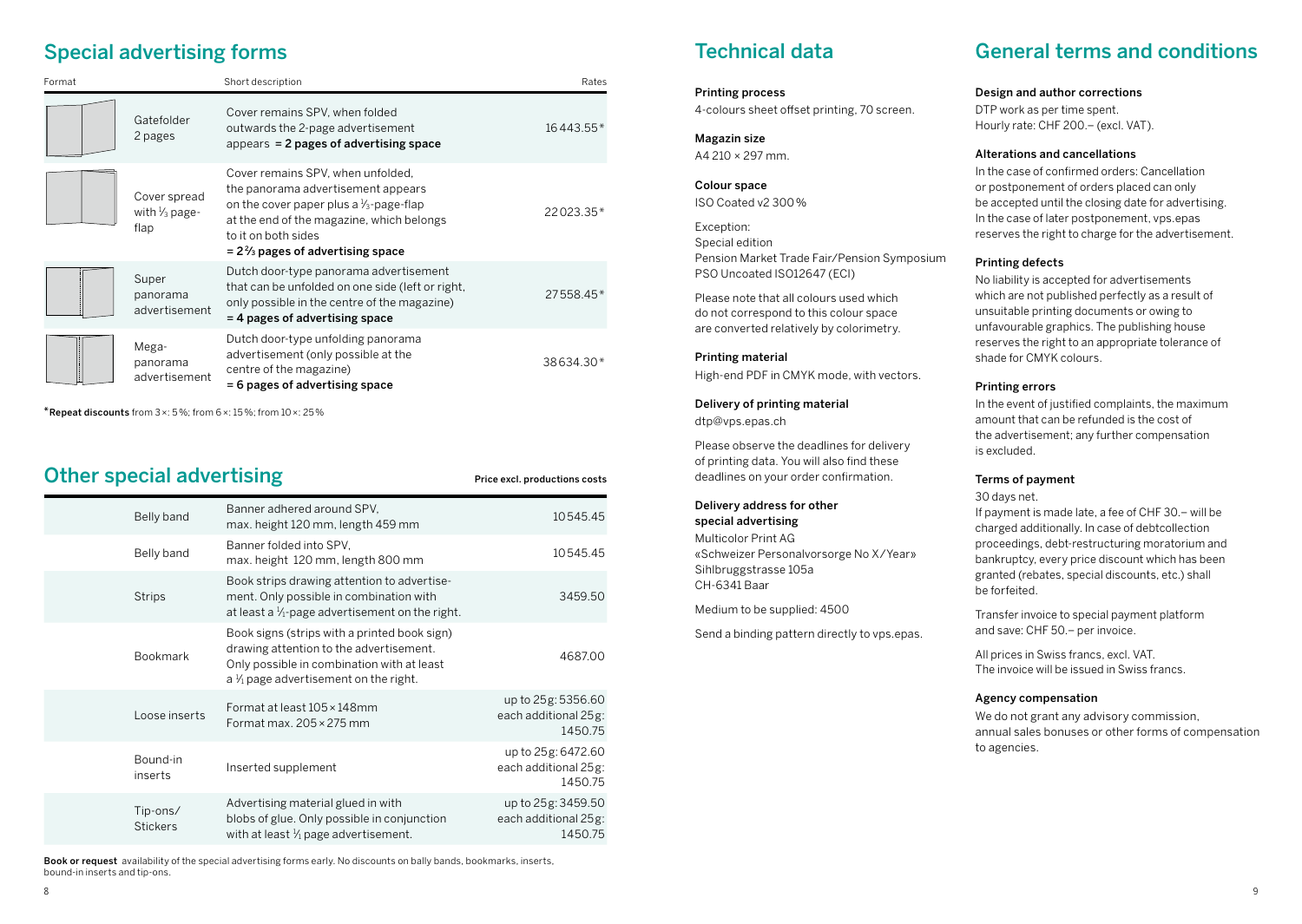# Check list for professional printed material

To enable loss-free printing for your advertisement, please ensure the file you deliver meets the following requirements.



 c  $m$  $\blacksquare$ **n** k

#### PDF

Portable Document Format is a file format for electronic documents that can be faithfully reproduced by the operating system or hardware platform, regardless of the original application program.



#### Format

When creating your design, always ensure sufficient bleed, i.e. colour areas, gradients, lines and images that go to the edge of the document (grey) always need to be extended (bled off) 3mm into the trim edge (light green). This will ensure you avoid «streaks» that can arise as a result of the cutting machine's tolerance.

Crop marks are small lines outside the document format that mark the end format of the printed material. They are not printed (see violet graphic).

#### Colour brightness

|                 | The colour space for printed products is <b>CMYK</b> . |                                                                              |  |
|-----------------|--------------------------------------------------------|------------------------------------------------------------------------------|--|
|                 |                                                        | These letters stand for the four basic printing colours:                     |  |
|                 |                                                        | $\Box$ Cyan (c), $\Box$ Magenta (m), $\Box$ Yellow (y) and $\Box$ Black (k). |  |
| (no RGB files). |                                                        | All templates must be created as or converted to CMYK files                  |  |

Text blocks, small fonts and lines must always be created in  $\blacksquare$  black (60–100 % k) only.



#### Resolution

Image resolution must be at least 3× that required for monitor displays. Therefore, for printed material: a minimum of 300dpi is required for 100 % display (monitor: 72–150dpi.)



#### Fonts

You can embed the fonts you use. These characters are thus appended to the PDF document. Doing this enables the print shop computer to «retain» the font style used for the period that the document is open. A font can only be embedded if permitted by the manufacturer. Fonts downloaded from the Internet are usually accompanied by licence terms and conditions as a text document.



You can also convert fonts to **outlines** (vectors) (this means the font only consists of lines and curves). Unlike bitmap fonts, vector fonts can be scaled to any size, i.e. they can be enlarged to any size without any loss of quality.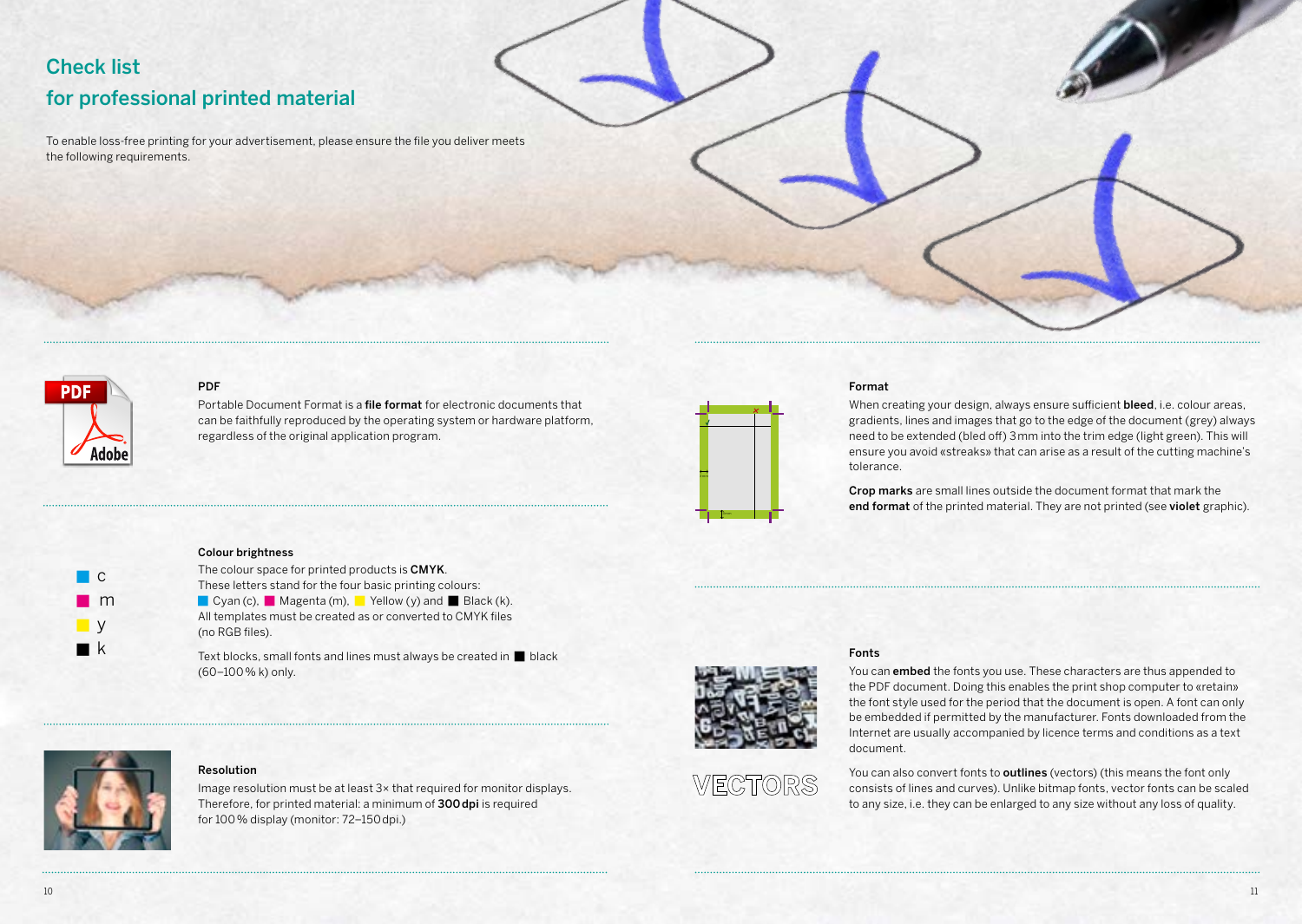## <span id="page-6-0"></span>«Pension Market Trade Fair/Pension Symposium»

In addition to the detailed trade fair programme, this special edition contains preparatory articles on the topics that will be covered at the Pension Symposium. Only exhibitors at the 2<sup>nd</sup> Pillar Trade Fair have the possibility of advertising here.

Please note that the special edition with the PSO Uncoated ISO12647 profile is printed on uncoated paper.

#### Special edition

## <span id="page-6-1"></span>«External service providers»

The special edition «External service providers in occupational benefits insurance» is a further development of the previous special edition on IT. It comprises an editorial section in which articles look at current topics from the perspective of different service providers, as well as a directory of external service providers in occupational benefits insurance. The directory is an extensive reference work in which almost all providers of services in occupational benefits insurance introduce themselves. There is detailed and competent information on the different offerings available. Tables of contents sorted by sectors allow one to search efficiently for the services required. The directory serves as a starting point every time new service contracts are awarded in occupational benefits insurance; it is published once a year as a special edition. It is also available for sale as a single-copy.

| Booking deadline | Copy deadline | Publication date |
|------------------|---------------|------------------|
| Friday 08.04.    | Monday 11.04. | Wednesday 27.04. |

| Advertisements |                                               | Live area (LA)<br>in mm | Final trim (Bleed)<br>in mm          | Colours     | Rates   |
|----------------|-----------------------------------------------|-------------------------|--------------------------------------|-------------|---------|
|                | two-page spread                               | $378 \times 254$        | $420 \times 297$<br>$+3$ mm cut each | 4-colours   | 7400.00 |
|                | $\frac{1}{1}$ page                            | $175 \times 254$        | $210 \times 297$                     | 4-colours   | 3850.00 |
|                |                                               |                         | +3mm cut each                        | Black/white | 2750.00 |
|                | $\frac{1}{1}$ page RHP                        | $175 \times 254$        | $210 \times 297$<br>+3mm cut each    | 4-colours   | 4950.00 |
|                | 2 <sup>nd</sup> or 3 <sup>nd</sup> cover page | $175 \times 254$        | $210 \times 297$<br>+3 mm cut each   | 4-colours   | 4950.00 |
|                |                                               |                         | $210 \times 146.5$                   | 4-colours   | 3300.00 |
|                | $\frac{1}{2}$ page                            | $175 \times 125$        | +3mm cut each                        | Black/white | 2100.00 |

| Booking deadline             | Copy deadline  | Publication date |
|------------------------------|----------------|------------------|
| Friday, 22.04. (entries)     |                |                  |
| Friday, 13.05. (advertisem.) | Tuesday 17.05. | Wednesday 01.06. |

| Advertisements |                                               | Live area (LA)<br>in mm              | Final trim (Bleed)<br>in mm          | Colours     | Rates   |
|----------------|-----------------------------------------------|--------------------------------------|--------------------------------------|-------------|---------|
|                | two-page spread                               | $378 \times 254$                     | $420 \times 297$<br>$+3$ mm cut each | 4-colours   | 8500.00 |
|                |                                               | $210 \times 297$<br>$175 \times 254$ | 4-colours                            | 4400.00     |         |
|                | $\frac{1}{1}$ page                            |                                      | $+3$ mm cut each                     | Black/white | 3850.00 |
|                | $\frac{1}{1}$ page RHP                        | $175 \times 254$                     | $210 \times 297$<br>$+3$ mm cut each | 4-colours   | 5500.00 |
|                | 2 <sup>nd</sup> or 3 <sup>nd</sup> cover page | $175 \times 254$                     | $210 \times 297$<br>+3 mm cut each   | 4-colours   | 5500.00 |
|                | $4th$ cover page                              | $175 \times 254$                     | $210 \times 297$<br>+3 mm cut each   | 4-colours   | 6600.00 |
| <b>Entries</b> |                                               |                                      |                                      |             |         |

| $\frac{1}{1}$ page | $175 \times 254$                     | not possible | 4-colours | 1100.00 |
|--------------------|--------------------------------------|--------------|-----------|---------|
|                    | Same entry in an additional language |              |           | 550.00  |
|                    |                                      |              |           |         |

w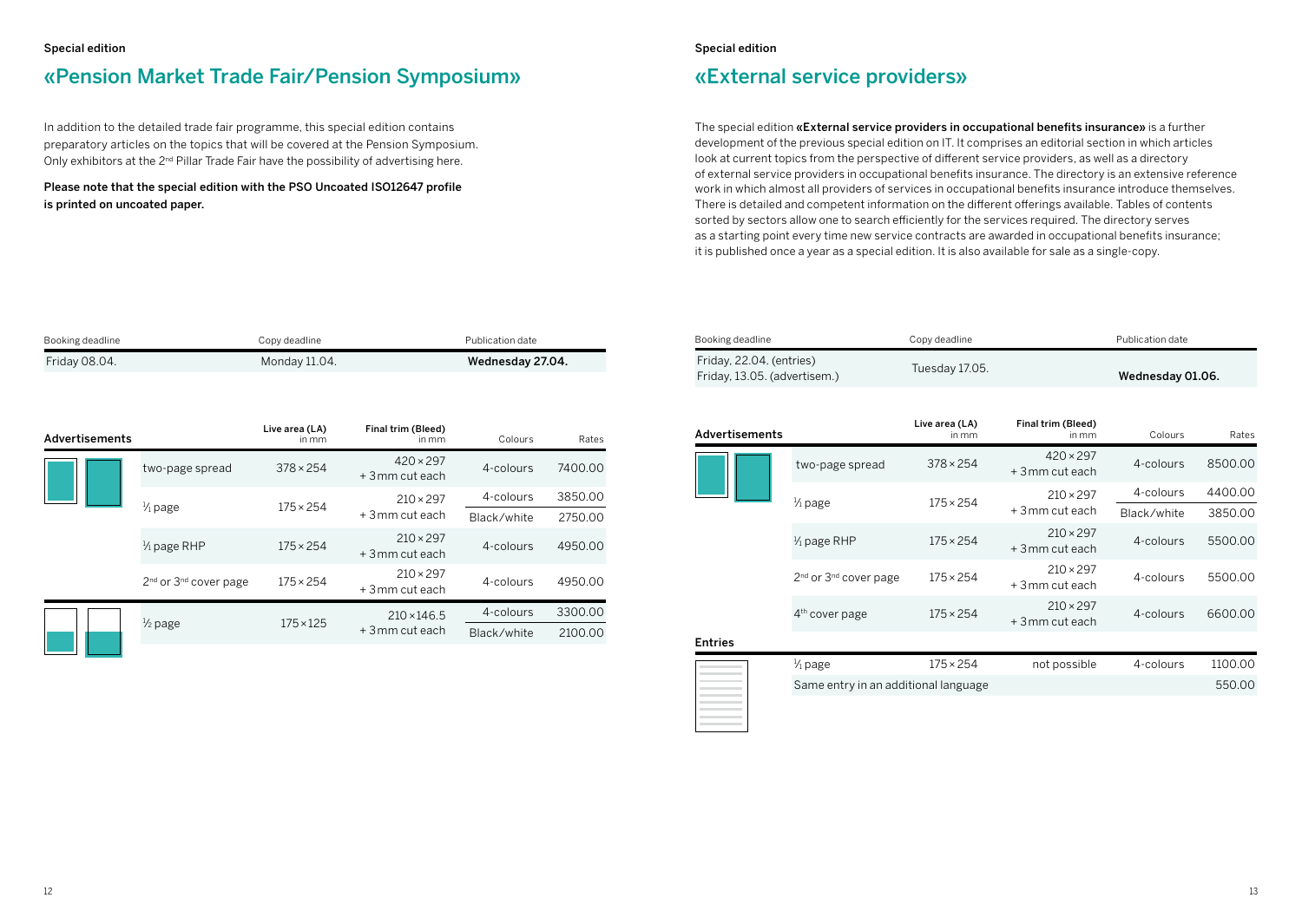# <span id="page-7-1"></span>«Collective foundations»

The special edition «Collective foundations» is published in late summer every year. It comprises an editorial section and a directory of collective and community institutions (without claiming to be complete). The directory serves as a reference work and is of particular interest to companies planning to become affiliated to a collective or community institution.

| Booking deadline                                         |                                               | Copy deadline           | Publication date                    |                          |                    |  |
|----------------------------------------------------------|-----------------------------------------------|-------------------------|-------------------------------------|--------------------------|--------------------|--|
| Friday, 19.08. (entries)<br>Friday, 09.09. (advertisem.) |                                               | Tuesday 13.09.          |                                     | Wednesday 28.09.         |                    |  |
| Advertisements                                           |                                               | Live area (LA)<br>in mm | Final trim (Bleed)<br>in mm         | Colours                  | Rates              |  |
|                                                          | two-page spread                               | $378 \times 254$        | $420 \times 297$<br>+3mm cut each   | 4-colours<br>Black/white | 8500.00            |  |
|                                                          | $\frac{1}{1}$ page                            | $175 \times 254$        | $210 \times 297$<br>+3mm cut each   | 4-colours<br>Black/white | 4400.00<br>3850.00 |  |
|                                                          | $\frac{1}{1}$ page RHP                        | $175 \times 254$        | $210 \times 297$<br>+3 mm cut each  | 4-colours                | 5500.00            |  |
|                                                          | 2 <sup>nd</sup> or 3 <sup>nd</sup> cover page | $175 \times 254$        | $210 \times 297$<br>+3mm cut each   | 4-colours                | 5500.00            |  |
|                                                          | 4 <sup>th</sup> cover page                    | $175 \times 254$        | $210 \times 297$<br>+3mm cut each   | 4-colours                | 6600.00            |  |
|                                                          | $\frac{1}{2}$ page                            | $175 \times 125$        | $210 \times 146.5$                  | 4-colours                | 3300.00            |  |
|                                                          |                                               |                         | +3mm cut each                       | Black/white              | 2750.00            |  |
|                                                          | $\frac{1}{4}$ page                            | $175 \times 60$         | $210 \times 81.5$<br>+3 mm cut each | 4-colours<br>Black/white | 2750.00<br>1650.00 |  |
|                                                          |                                               |                         |                                     |                          |                    |  |

#### Entries

|  | $\frac{1}{1}$ page | 1100.00 |
|--|--------------------|---------|
|  | $\frac{1}{2}$ page | 800.00  |
|  |                    |         |

#### Newsletter

## <span id="page-7-0"></span>«aktuell/actualités»

Distribution and readership (publishing house's data). Circulation: 2726 recipients of «aktuell», 595 recipients of «actualités». Readership: 14 456 readers of «aktuell», 2891 readers of «actualités». Mailing: by e-mail with a download link or as a PDF file. Use: A high proportion of the readers read the newsletter in printed form. Published: every Thursday. Copy deadline: Monday before publication. [Data sent by e-mail to: dtp@vps.epas.ch.](mailto:dtp%40vps.epas.ch?subject=Marketing%202022) Data indications: resolution PDF 150 dpi; DTP jobs by time spent.

#### Booking procedure

First come, first served! Banners are placed in the newsletter after the orders are received. Thwe number of PDF banner inserts per newsletter is limited.

Confirmed bookings may not be cancelled.

| PDF strip-ad rates |                     |           | $1\times$ | $12 \times$<br>$(-10%)$ | $25 \times$<br>$(-15%)$ | $50 \times$<br>$(-20\%)$ |
|--------------------|---------------------|-----------|-----------|-------------------------|-------------------------|--------------------------|
| $\frac{1}{2}$ page | $175 \times 125$ mm | $GE + FR$ | 2711.80   | 2440.60                 | 2305.05                 | 2169.45                  |
| $\frac{1}{3}$ page | $175 \times 92$ mm  | $GE + FR$ | 2440.60   | 2196.60                 | 2074.55                 | 1952.45                  |
| $\frac{1}{4}$ page | $175 \times 60$ mm  | $GE + FR$ | 2033.80   | 1830.40                 | 1728.70                 | 1627.10                  |

#### Job adverts strip-ad rates

| $\frac{1}{1}$ page | $175 \times 254$ mm | $GE + FR$ | 3525.75 | <b>Nov</b><br>adve |
|--------------------|---------------------|-----------|---------|--------------------|
| $\frac{1}{1}$ page | $175 \times 125$ mm | $GE + FR$ | 2711.80 |                    |

#### Linking

All PDF banner and job advertisements can be accessed via a link on your webpage.

#### Contact/Reservation

[Miriam Sauser|Petar Stoiljkovic, P +41 \(0\)41 317 07 42, dtp@vps.epas.ch, vps.epas.ch](mailto:dtp%40vps.epas.ch?subject=Marketing%202022)

**adverts**